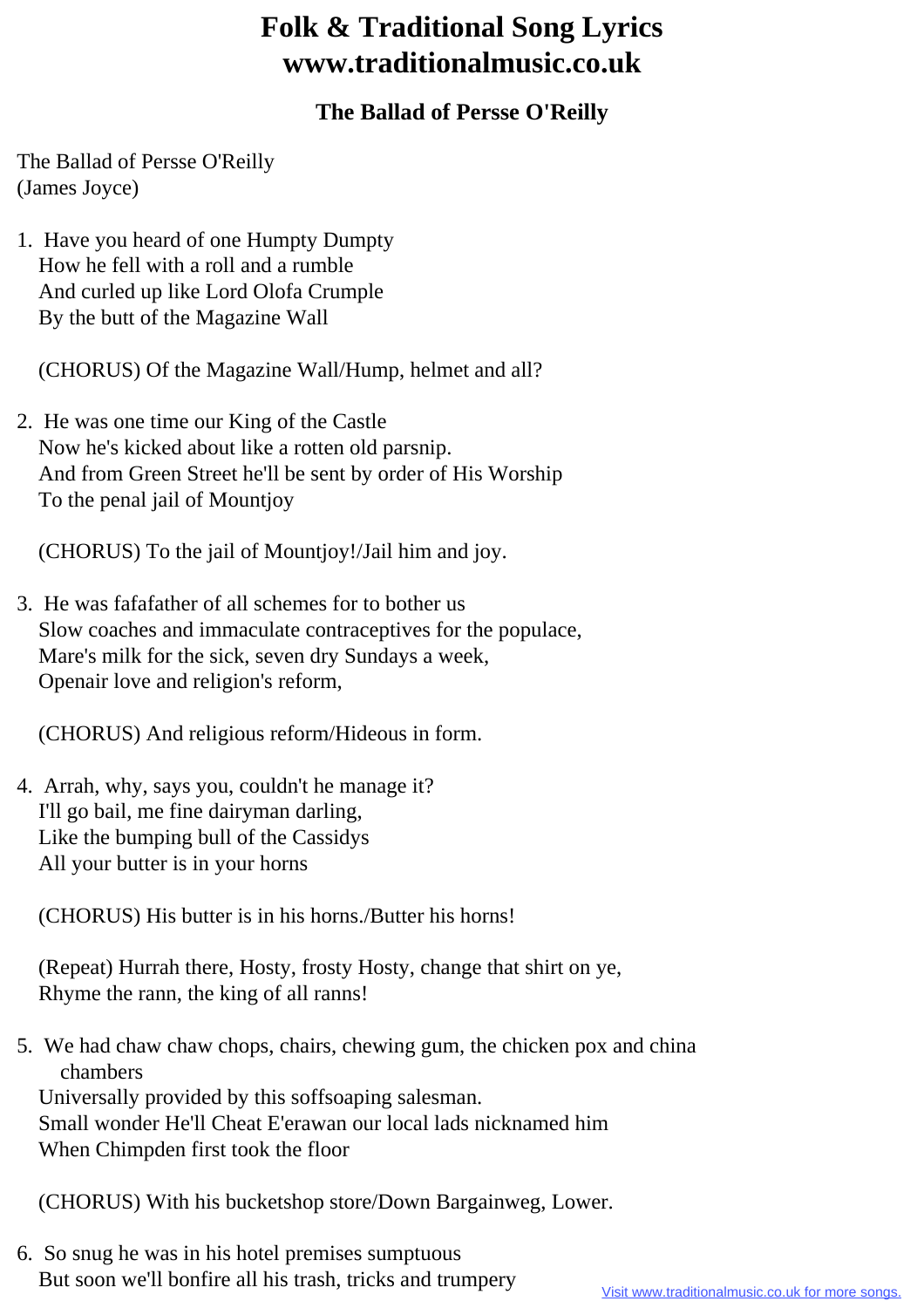And 'tis short till sheriff Clancy'll be winding up his unlimited company With the bailiff's bom at the door

(CHORUS) Bimbam at the door/Then he'll bum no more.

7. Sweet bad luck on the waves washed to our island The hooker of the hammerfast viking And Gall's curse on the day when Eblana bay Saw his black and tan man-o'-war

(CHORUS) Saw his man-o'-war/On the harbour bar.

8. Where from? roars Poolbeg. Cookingha'pence, he bawls Donnez-moi scampitle, wick an wipin'fampiny Fingal Mac Oscar Onesine Bargearse Boniface Thok's min gammelhole Norveegickers moniker Og as ay are at gammelhore Norveegickers cod.

(CHORUS) A Norwegian camel old cod./He is, begod.

Lift it, Hosty, lift it, ye devil ye! up with the rann, the rhyming rann!

9. It was during some fresh water garden pumping Or according to the Nursing Mirror, while admiring the monkeys That our heavyweight heathen Humpharey Made bold a maid to woo

(CHORUS) Woohoo, what'll she doo!/The general lost her maidenloo!

10. He ought to blush for himself, the old hayheaded philosopher For to go and shove himself that way on top of her. Begob, he's the crux of the catalogue Of our antediluvial zoo

(CHORUS) Messrs. Billing and Coo./Noah's larks, good as noo.

11. He was joulting by Wellinton's monument Our rotorious hipppopopotamuns When some bugger let down the backtrap of the omnibus And he caught his death of fusiliers,

(CHORUS) With his rent in his rears./Give him six years.

12. 'Tis sore pity for his innocent poor children But look out for his missus legitimate! When that frew gets a grip of old Earwicker Won't there be earwigs on the green?